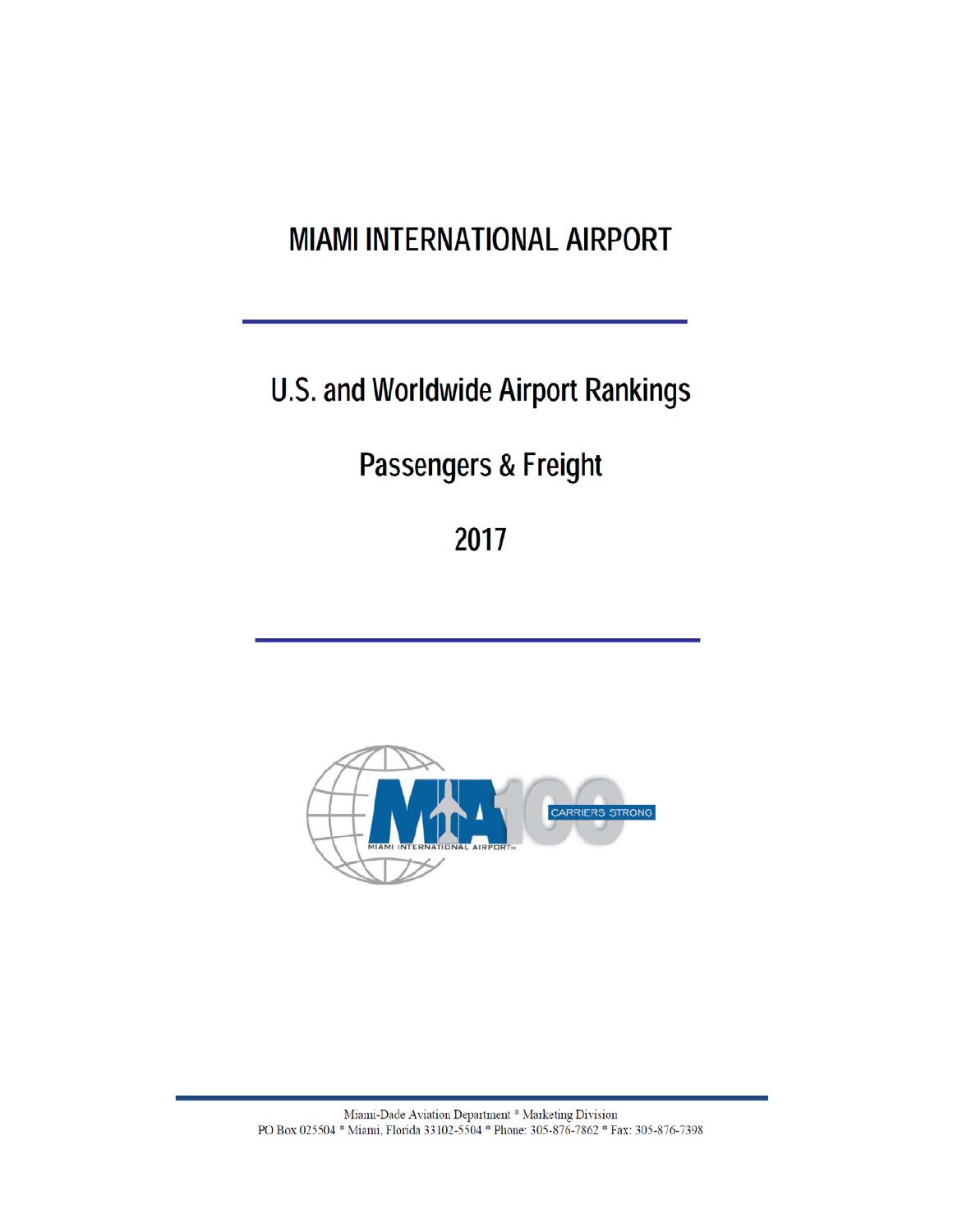### **MIAMI INTERNATIONAL AIRPORT U.S. and Worldwide Airport Rankings** 2017

#### **Introduction**

The following report was prepared by the Miami-Dade Aviation Department's Marketing Division. The report was compiled from data collected by Airports Council International (ACI) Worldwide, and 2017 calendar-year traffic reports from the respective airports. Cargo and freight statistics for Anchorage International Airport (ANC) are excluded from the following tables as ANC reports combined in-transit (same aircraft) and enplaned-deplaned figures to ACI. ACI, based in Montreal, Canada, collects and reports data on passengers, cargo (freight and mail) and aircraft movements for over 500 airports throughout the world.

**July 2018**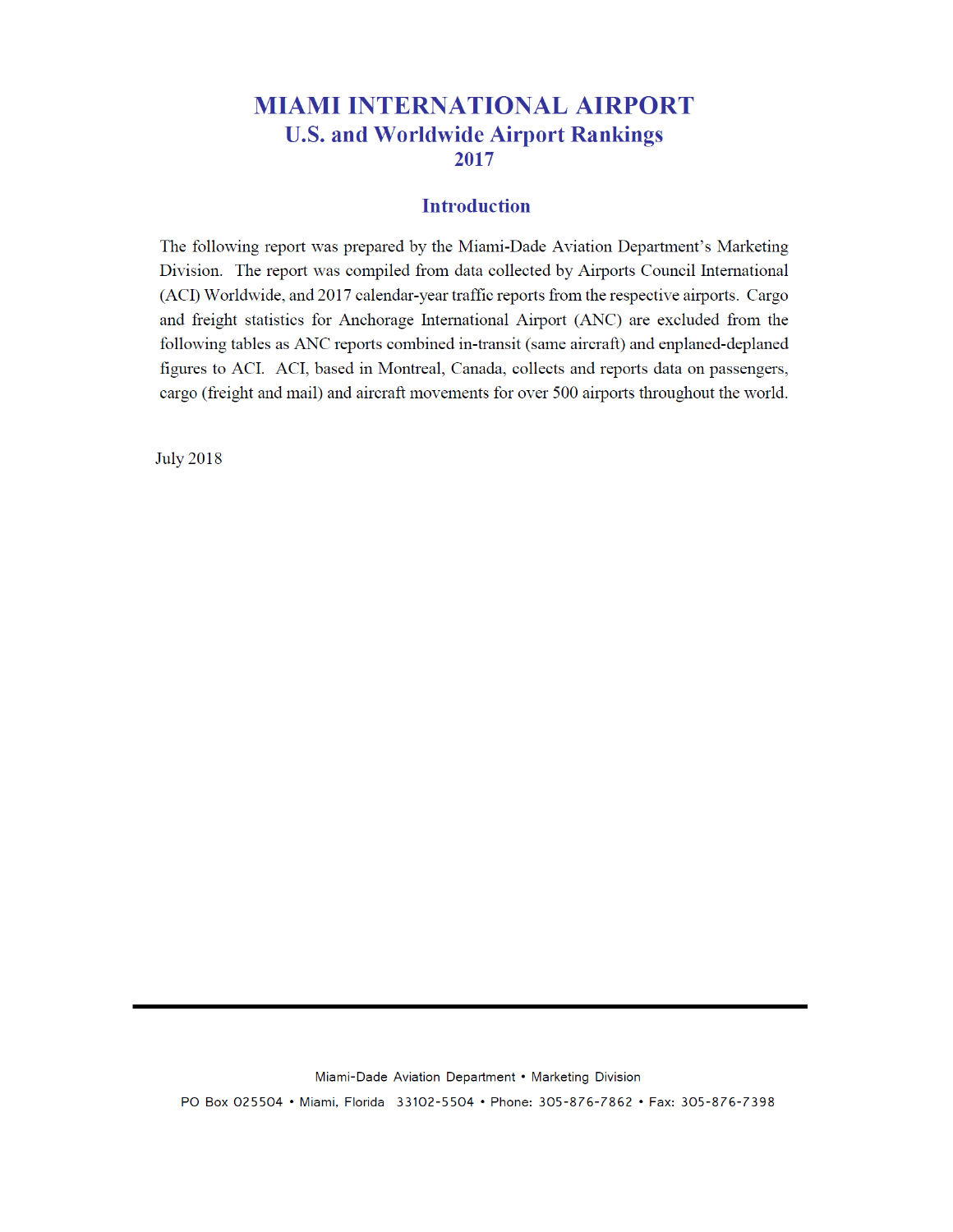#### **MIAMI INTERNATIONAL AIRPORT**

#### **Executive Summary 2017 U.S. Airport Rankings**

#### **Number Twelve (12) in Total Passengers** đ

Miami International Airport is the twelfth busiest airport in the United States for total passengers. (Atlanta, Los Angeles, Chicago O'Hare, Dallas-Fort Worth, Denver, New York Kennedy, San Francisco, Las Vegas, Seattle, Charlotte, Orlando, Miami).

#### **Number Three (3) in International Passengers**

MIA is the third busiest airport in the United States for international passengers. (New York Kennedy, Los Angeles, Miami).

#### Number Four (4) in Total Cargo (Freight + Mail)

Miami is the fourth busiest airport in the U.S. for total cargo (freight + mail). (Memphis/FedEx, Louisville/UPS, Los Angeles, Miami).

#### **Number One (1) in International Freight**

Miami International Airport continues to be the number one airport in the U.S. for international freight. (Miami, Los Angeles, Chicago O'Hare).

#### **Number Fifteen (15) in Operations**

Miami International Airport is the fifteenth busiest airport in the U.S. for total aircraft operations. (Atlanta, Chicago O'Hare, Los Angeles, Dallas Fort-Worth, Denver, Charlotte, Las Vegas, San Francisco, Houston, New York Kennedy, Newark, Phoenix, Minneapolis, Seattle, Miami).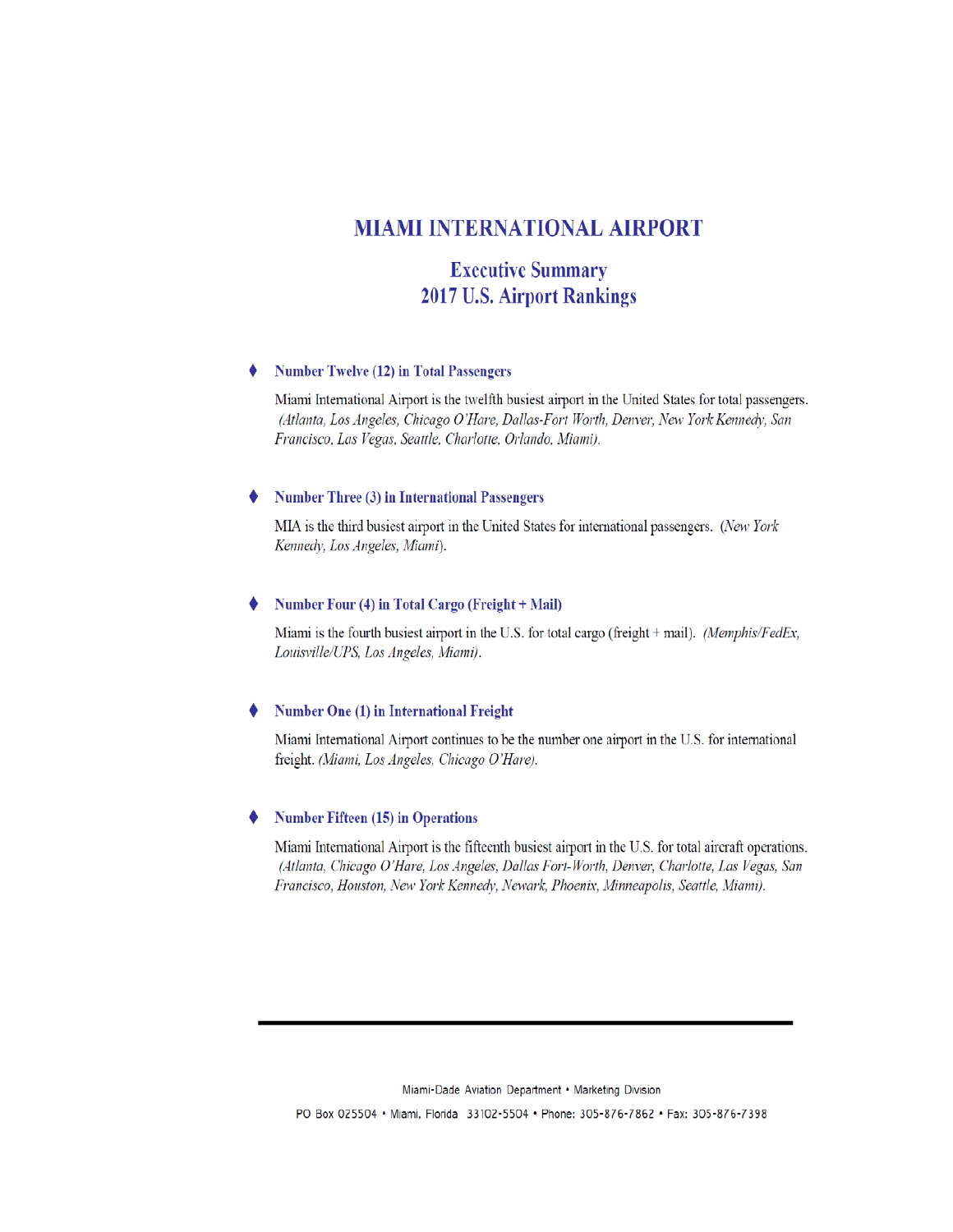### **Total Passengers**

| <b>Rank</b>    | <b>Airport</b>                       | <b>City</b>      | <b>Total Passengers</b><br>(Millions) | $\frac{9}{6}$<br><b>Change</b> |
|----------------|--------------------------------------|------------------|---------------------------------------|--------------------------------|
|                |                                      |                  |                                       |                                |
| 1              | Hartsfield Atlanta Int'l (ATL)       | Atlanta          | 103.9                                 | $-0.3%$                        |
| $\overline{2}$ | Los Angeles Int'l (LAX)              | Los Angeles      | 84.6                                  | 4.5%                           |
| 3              | O'Hare Int'l (ORD)                   | Chicago          | 79.8                                  | 2.4%                           |
| 4              | Dallas-Ft. Worth Int'l (DFW)         | Dallas           | 67.1                                  | 2.3%                           |
| 5              | Denver Int'l (DEN)                   | Denver           | 61.4                                  | 5.3%                           |
| 6              | New York Kennedy (JFK)               | New York         | 59.4                                  | 0.5%                           |
| $\overline{7}$ | San Francisco Int'l (SFO)            | San Francisco    | 55.8                                  | 5.1%                           |
| 8              | McCarran International (LAS)         | Las Vegas        | 48.6                                  | 2.3%                           |
| 9              | Seattle Tacoma Int'l (SEA)           | Seattle          | 46.9                                  | 2.6%                           |
| 10             | Charlotte/Douglas Int'l (CLT)        | Charlotte        | 45.9                                  | 3.4%                           |
| 11             | Orlando Int'l (MCO)                  | Orlando          | 44.6                                  | 6.4%                           |
| 12             | <b>MIAMI INT'L (MIA)</b>             | <b>MIAMI</b>     | 44.1                                  | $-1.2%$                        |
| 13             | Sky Harbor Int'l (PHX)               | Phoenix          | 43.9                                  | 1.2%                           |
| 14             | Newark Int'l (EWR)                   | Newark           | 43.2                                  | 6.6%                           |
| 15             | Houston Intercontinental (IAH)       | Houston          | 40.7                                  | $-2.2%$                        |
| 16             | Logan Int'l (BOS)                    | <b>Boston</b>    | 38.5                                  | 5.8%                           |
| 17             | Minneapolis/St. Paul (MSP)           | Minneapolis      | 38.0                                  | 1.4%                           |
| 18             | Metro Wayne County (DTW)             | Detroit          | 34.7                                  | 0.9%                           |
| 19             | Ft. Lauderdale/Hollywood Int'l (FLL) | Ft. Lauderdale   | 32.5                                  | 11.3%                          |
| 20             | Philadelphia Int'l (PHL)             | Philadelphia     | 29.6                                  | $-1.9%$                        |
| 21             | La Guardia (LGA)                     | New York         | 29.6                                  | $-0.7%$                        |
| 22             | Baltimore/Washington Int'l (BWI)     | <b>Baltimore</b> | 26.4                                  | 5.0%                           |
| 23             | Salt Lake City Int'l (SLC)           | Salt Lake City   | 24.2                                  | 4.5%                           |
| 24             | Washington National (DCA)            | Washington, DC   | 23.9                                  | 1.2%                           |
| 25             | Washington Dulles Int'l (IAD)        | Washington, DC   | 22.7                                  | 4.1%                           |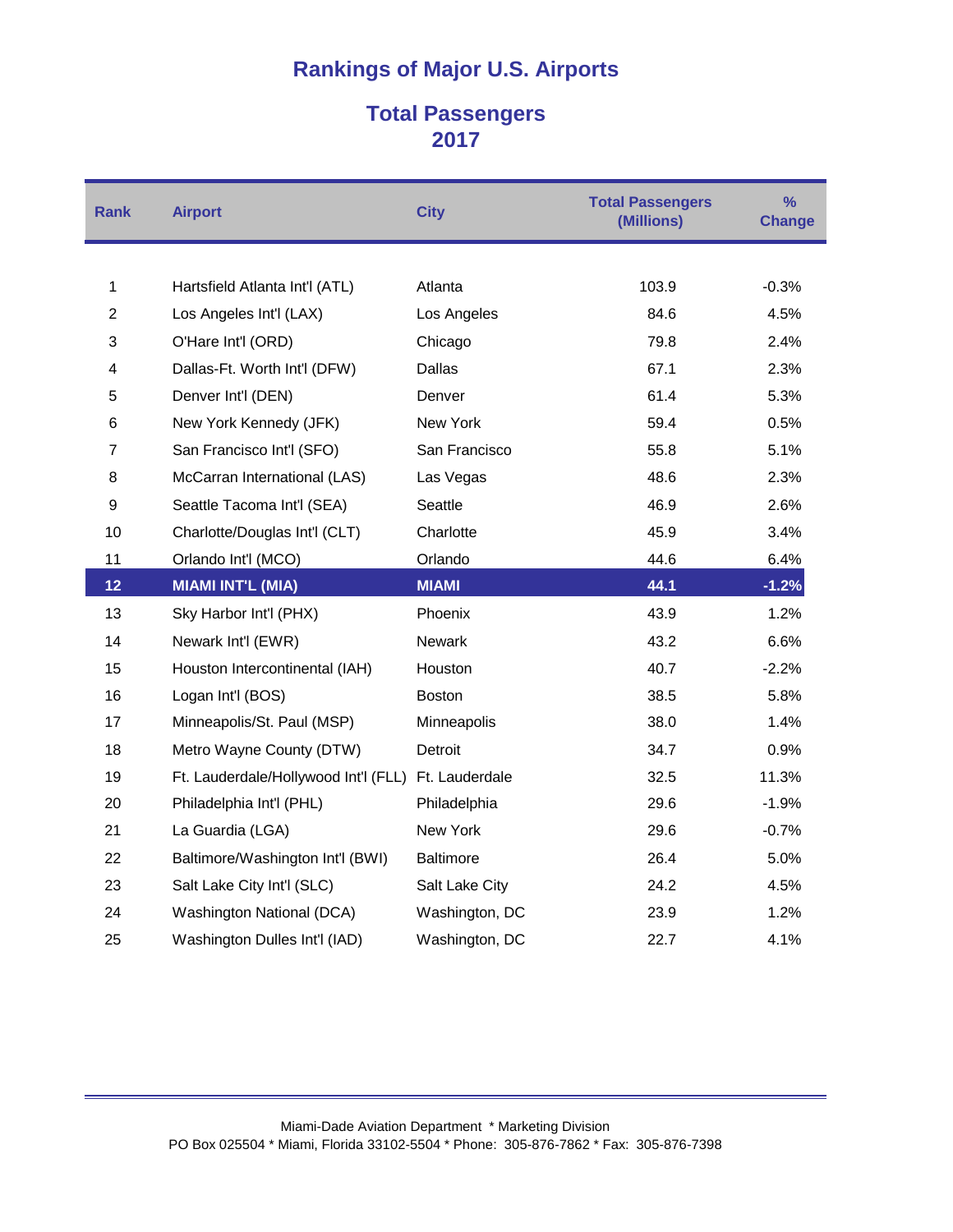### **International Passengers**

| <b>Rank</b>             | <b>Airport</b>                       | <b>City</b>      | <b>International</b><br><b>Passengers</b><br>(Millions) | $\frac{9}{6}$<br><b>Change</b> |
|-------------------------|--------------------------------------|------------------|---------------------------------------------------------|--------------------------------|
|                         |                                      |                  |                                                         |                                |
| 1                       | New York Kennedy (JFK)               | New York         | 32.4                                                    | 2.1%                           |
| $\overline{c}$          | Los Angeles Int'l (LAX)              | Los Angeles      | 24.2                                                    | 9.2%                           |
| $\overline{\mathbf{3}}$ | <b>MIAMI INT'L (MIA)</b>             | <b>MIAMI</b>     | 21.5                                                    | 0.4%                           |
| 4                       | San Francisco Int'l (SFO)            | San Francisco    | 13.4                                                    | 8.6%                           |
| 5                       | Newark Int'l (EWR)                   | Newark           | 12.9                                                    | 4.5%                           |
| 6                       | O'Hare Int'l (ORD)                   | Chicago          | 12.5                                                    | 6.1%                           |
| $\overline{7}$          | Hartsfield Atlanta Int'l (ATL)       | Atlanta          | 12.0                                                    | 4.9%                           |
| 8                       | Houston Intercontinental (IAH)       | <b>Houston</b>   | 10.3                                                    | $-4.3%$                        |
| 9                       | Dallas-Ft. Worth Int'l (DFW)         | Dallas           | 8.5                                                     | 2.1%                           |
| 10                      | Washington Dulles Int'l (IAD)        | Washington, DC   | 7.7                                                     | 3.6%                           |
| 11                      | Logan Int'l (BOS)                    | <b>Boston</b>    | 7.2                                                     | 9.3%                           |
| 12                      | Ft. Lauderdale/Hollywood Int'l (FLL) | Ft. Lauderdale   | 7.2                                                     | 18.6%                          |
| 13                      | Orlando Int'l (MCO)                  | Orlando          | 5.9                                                     | 5.7%                           |
| 14                      | Honolulu Int'l (HNL)                 | Honolulu         | 5.8                                                     | 8.0%                           |
| 15                      | Seattle Tacoma Int'l (SEA)           | Seattle          | 5.1                                                     | 5.4%                           |
| 16                      | Philadelphia Int'l (PHL)             | Philadelphia     | 4.0                                                     | $-4.4%$                        |
| 17                      | McCarran International (LAS)         | Las Vegas        | 3.6                                                     | 0.5%                           |
| 18                      | Charlotte/Douglas Int'l (CLT)        | Charlotte        | 3.3                                                     | 6.2%                           |
| 19                      | Metro Wayne County (DTW)             | Detroit          | 3.1                                                     | 4.6%                           |
| 20                      | Minneapolis/St. Paul (MSP)           | Minneapolis      | 3.0                                                     | 5.0%                           |
| 21                      | Denver Int'l (DEN)                   | Denver           | 2.6                                                     | 12.5%                          |
| 22                      | La Guardia (LGA)                     | New York         | 2.1                                                     | 17.7%                          |
| 23                      | Sky Harbor Int'l (PHX)               | Phoenix          | 2.1                                                     | 3.0%                           |
| 24                      | Baltimore/Washington Int'l (BWI)     | <b>Baltimore</b> | 1.2 <sub>1</sub>                                        | $-5.7%$                        |
| 25                      | Salt Lake City Int'l (SLC)           | Salt Lake City   | 0.9                                                     | 20.2%                          |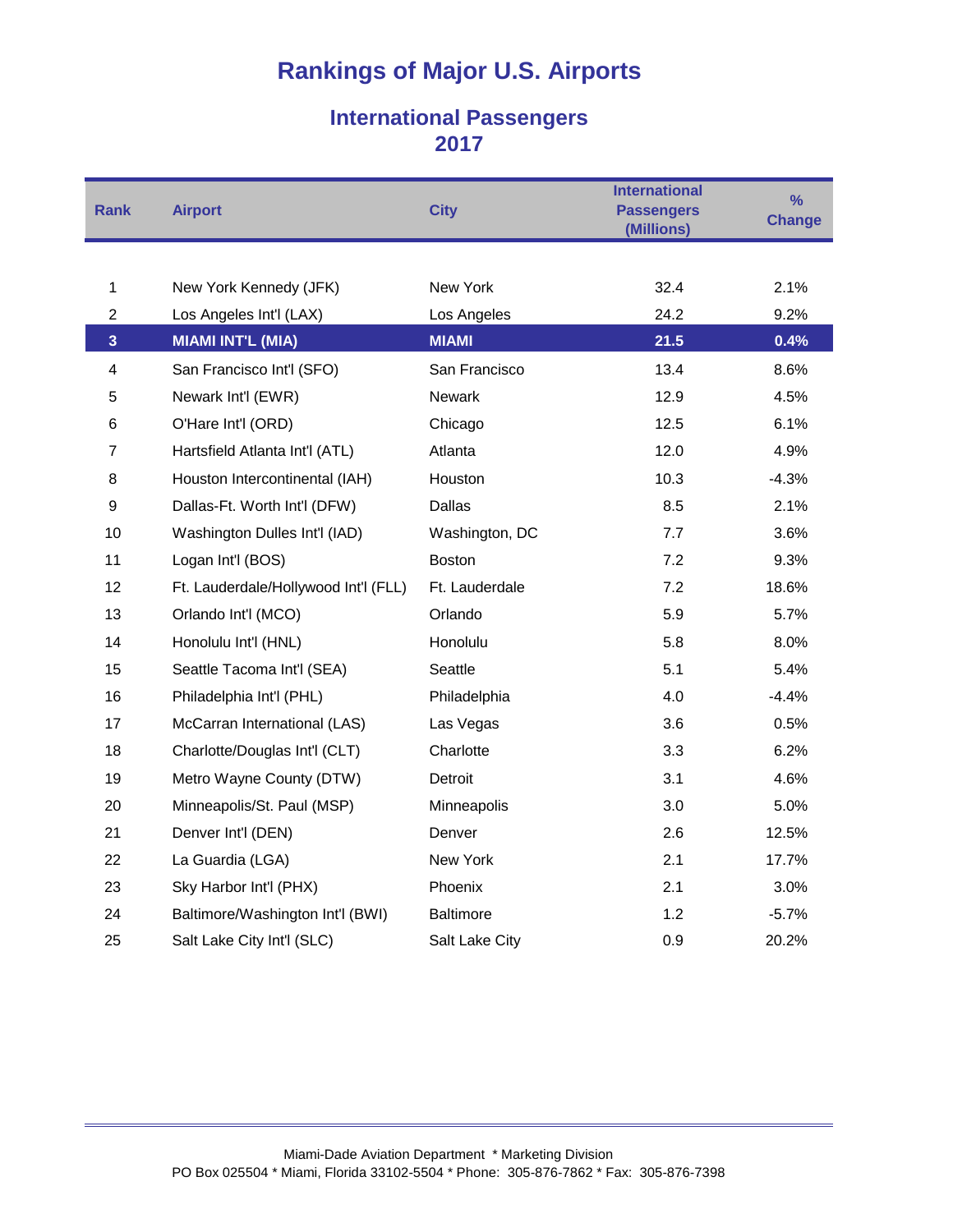### **Total Cargo (Freight + Mail)**

| <b>Rank</b>             | <b>Airport</b>                     | <b>City</b>    | <b>Total Cargo</b><br>(Millions of U.S.<br>Tons) | $\frac{9}{6}$<br><b>Change</b> |
|-------------------------|------------------------------------|----------------|--------------------------------------------------|--------------------------------|
|                         |                                    |                |                                                  |                                |
| $\mathbf{1}$            | Memphis Int'l/FedEx (MEM)          | Memphis        | 4.78                                             | 0.3%                           |
| $\overline{2}$          | Louisville Int'l/UPS (SDF)         | Louisville     | 2.87                                             | 6.8%                           |
| $\sqrt{3}$              | Los Angeles Int'l (LAX)            | Los Angeles    | 2.38                                             | 8.1%                           |
| $\overline{\mathbf{4}}$ | <b>MIAMI INT'L (MIA)</b>           | <b>MIAMI</b>   | 2.28                                             | 2.9%                           |
| $\overline{5}$          | O'Hare Int'l (ORD)                 | Chicago        | 1.90                                             | 12.6%                          |
| 6                       | New York Kennedy (JFK)             | New York       | 1.49                                             | 5.6%                           |
| $\overline{7}$          | Indianapolis Int'l/FedEx (IND)     | Indianapolis   | 1.14                                             | $-2.5%$                        |
| 8                       | Cincinnati/Northern Kentucky (CVG) | Cincinnati     | 1.04                                             | 27.3%                          |
| $\boldsymbol{9}$        | Dallas-Ft. Worth Int'l (DFW)       | <b>Dallas</b>  | 0.89                                             | 7.7%                           |
| 10                      | Newark Int'l (EWR)                 | <b>Newark</b>  | 0.88                                             | 11.3%                          |
| 11                      | Hartsfield Atlanta Int'l (ATL)     | Atlanta        | 0.76                                             | 5.7%                           |
| 12                      | Ontario Int'l (ONT)                | Ontario        | 0.65                                             | 14.3%                          |
| 13                      | Oakland Int'l (OAK)                | Oakland        | 0.63                                             | 5.9%                           |
| 14                      | San Francisco Int'l (SFO)          | San Francisco  | 0.62                                             | 16.3%                          |
| 15                      | Honolulu Int'l (HNL)               | Honolulu       | 0.57                                             | 12.3%                          |
| 16                      | Houston Intercontinental (IAH)     | Houston        | 0.50                                             | 4.4%                           |
| 17                      | Seattle Tacoma Int'l (SEA)         | Seattle        | 0.47                                             | 16.2%                          |
| 18                      | Philadelphia Int'l (PHL)           | Philadelphia   | 0.46                                             | 3.8%                           |
| 19                      | Sky Harbor Int'l (PHX)             | Phoenix        | 0.37                                             | 5.6%                           |
| 20                      | Logan Int'l (BOS)                  | Boston         | 0.35                                             | 10.7%                          |
| 21                      | Washington Dulles Int'l (IAD)      | Washington, DC | 0.33                                             | 12.5%                          |
| 22                      | Denver Int'l (DEN)                 | Denver         | 0.29                                             | 6.0%                           |
| 23                      | Portland Int'l (PDX)               | Portland       | 0.26                                             | 8.3%                           |
| 24                      | Minneapolis/St. Paul (MSP)         | Minneapolis    | 0.25                                             | 10.9%                          |
| 25                      | Orlando Int'l (MCO)                | Orlando        | 0.24                                             | 5.3%                           |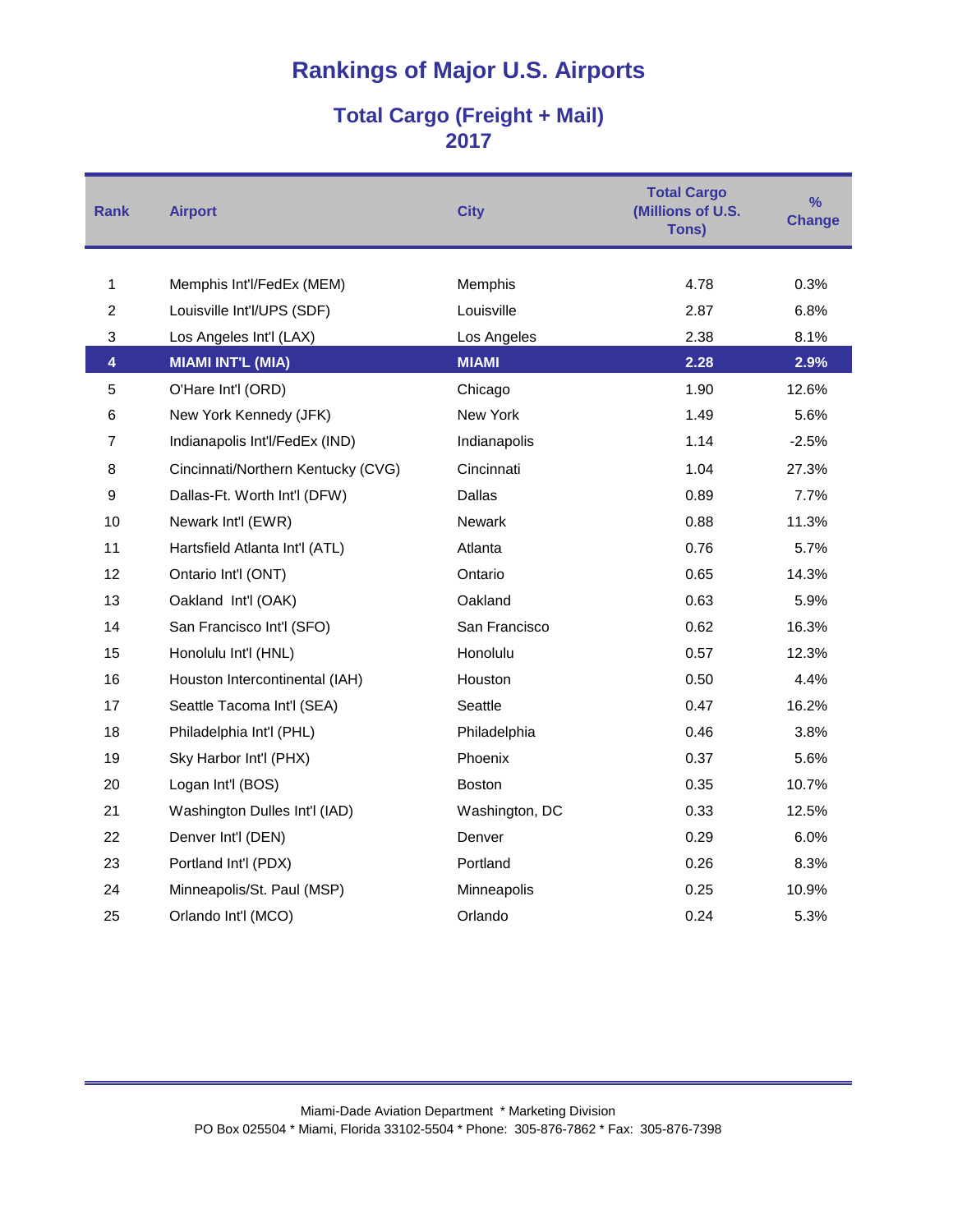### **International Freight**

| <b>Rank</b>    | <b>Airport</b>                     | <b>City</b>    | <b>International Freight</b><br>(Millions of U.S. Tons) | % Change |
|----------------|------------------------------------|----------------|---------------------------------------------------------|----------|
|                |                                    |                |                                                         |          |
| 1              | <b>MIAMI INT'L (MIA)</b>           | <b>MIAMI</b>   | 1.93                                                    | 2.2%     |
| $\overline{2}$ | Los Angeles Int'l (LAX)            | Los Angeles    | 1.43                                                    | 10.5%    |
| 3              | O'Hare Int'l (ORD)                 | Chicago        | 1.35                                                    | 12.2%    |
| 4              | New York Kennedy (JFK)             | New York       | 1.15                                                    | 7.4%     |
| 5              | Memphis Int'l/FedEx (MEM)          | Memphis        | 0.70                                                    | 24.9%    |
| 6              | Louisville Int'l/UPS (SDF)         | Louisville     | 0.52                                                    | 9.4%     |
| 7              | Hartsfield Atlanta Int'l (ATL)     | Atlanta        | 0.43                                                    | 6.1%     |
| 8              | Dallas-Ft. Worth Int'l (DFW)       | <b>Dallas</b>  | 0.38                                                    | 7.0%     |
| 9              | San Francisco Int'l (SFO)          | San Francisco  | 0.35                                                    | 19.6%    |
| 10             | Newark Int'l (EWR)                 | Newark         | 0.30                                                    | 12.3%    |
| 11             | Cincinnati/No Kentucky Int'l (CVG) | Cincinnati     | 0.29                                                    | 16.9%    |
| 12             | Houston Intercontinental (IAH)     | Houston        | 0.25                                                    | 5.9%     |
| 13             | Washington Dulles Int'l (IAD)      | Washington, DC | 0.21                                                    | 17.8%    |
| 14             | Philadelphia Int'l (PHL)           | Philadelphia   | 0.15                                                    | 13.6%    |
| 15             | Seattle Tacoma Int'l (SEA)         | Seattle        | 0.14                                                    | 8.2%     |
| 16             | Logan Int'l (BOS)                  | <b>Boston</b>  | 0.13                                                    | 17.3%    |
| 17             | Honolulu Int'l (HNL)               | Honolulu       | 0.11                                                    | 25.0%    |
| 18             | Indianapolis Int'l (IND)           | Indiana        | 0.10                                                    | 16.0%    |
| 19             | Huntsville Int'l (HSV)             | Huntsville     | 0.099                                                   | 1.3%     |
| 20             | Metro Wayne County (DTW)           | Detroit        | 0.068                                                   | 5.7%     |
| 21             | Rickenbacker Int'l (LCK)           | Columbus, OH   | 0.067                                                   | 64.8%    |
| 22             | Oakland Int'l (OAK)                | Oakland        | 0.052                                                   | 50.7%    |
| 23             | Orlando Int'l (MCO)                | Orlando        | 0.050                                                   | 37.6%    |
| 24             | Ontario Int'l (ONT)                | Ontario        | 0.043                                                   | $-5.4%$  |
| 25             | Charlotte/Douglas Int'l (CLT)      | Charlotte      | 0.039                                                   | 21.6%    |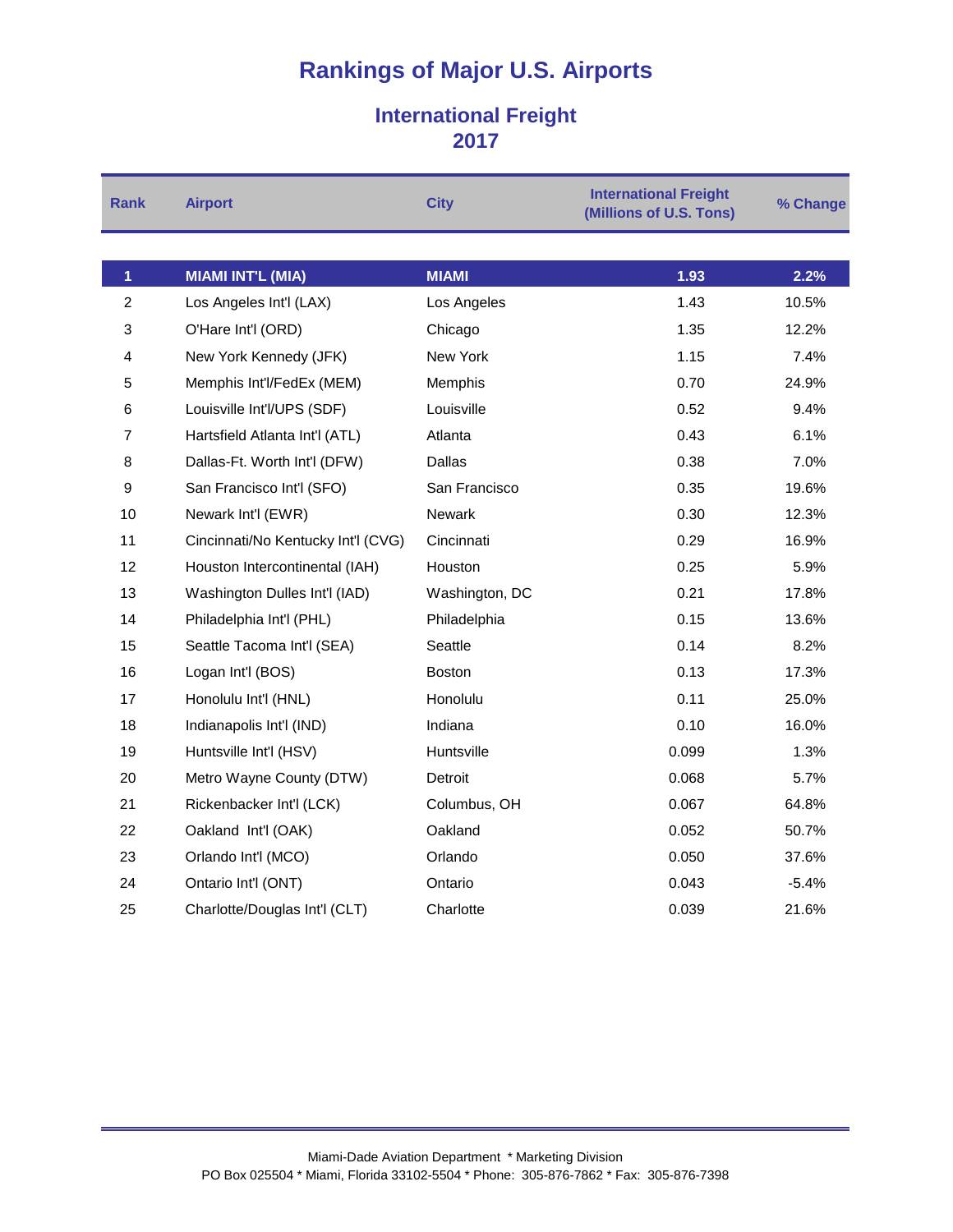### **Total Aircraft Movements**

| <b>Rank</b>             | <b>Airport</b>                       | <b>City</b>     | <b>Total Aircraft</b><br><b>Movements</b> | $\overline{\frac{9}{6}}$<br><b>Change</b> |
|-------------------------|--------------------------------------|-----------------|-------------------------------------------|-------------------------------------------|
|                         |                                      |                 |                                           |                                           |
| 1                       | Hartsfield Atlanta Int'l (ATL)       | Atlanta         | 879,560                                   | $-2.1%$                                   |
| $\overline{2}$          | O'Hare Int'l (ORD)                   | Chicago         | 867,049                                   | $-0.1%$                                   |
| 3                       | Los Angeles Int'l (LAX)              | Los Angeles     | 700,362                                   | 0.5%                                      |
| $\overline{\mathbf{4}}$ | Dallas-Ft. Worth Int'l (DFW)         | Dallas          | 654,344                                   | $-2.7%$                                   |
| 5                       | Denver Int'l (DEN)                   | Denver          | 574,966                                   | 1.7%                                      |
| 6                       | Charlotte/Douglas Int'l (CLT)        | Charlotte       | 553,817                                   | 1.5%                                      |
| $\overline{7}$          | McCarran International (LAS)         | Las Vegas       | 542,994                                   | 0.3%                                      |
| 8                       | San Francisco Int'l (SFO)            | San Francisco   | 460,343                                   | 2.2%                                      |
| 9                       | Houston Intercontinental (IAH)       | Houston         | 450,383                                   | $-4.3%$                                   |
| 10                      | New York Kennedy (JFK)               | New York        | 446,459                                   | $-1.3%$                                   |
| 11                      | Newark Int'l (EWR)                   | Newark          | 443,249                                   | 1.7%                                      |
| 12                      | Sky Harbor Int'l (PHX)               | Phoenix         | 430,968                                   | $-2.2%$                                   |
| 13                      | Minneapolis/St. Paul (MSP)           | Minneapolis     | 416,213                                   | 0.7%                                      |
| 14                      | Seattle Tacoma Int'l (SEA)           | Seattle         | 416,124                                   | 1.0%                                      |
| 15                      | <b>MIAMI INT'L (MIA)</b>             | <b>MIAMI</b>    | 413,287                                   | $-0.2%$                                   |
| 16                      | Logan Int'l (BOS)                    | <b>Boston</b>   | 401,371                                   | 2.6%                                      |
| 17                      | Metro Wayne County (DTW)             | Detroit         | 395,357                                   | 0.5%                                      |
| 18                      | La Guardia (LGA)                     | New York        | 379,911                                   | 2.7%                                      |
| 19                      | Deer Valley Municipal (DVT)          | Phoenix         | 378,777                                   | 2.4%                                      |
| 20                      | Philadelphia Int'l (PHL)             | Philadelphia    | 369,928                                   | $-6.1%$                                   |
| 21                      | Grand Forks Int'l (GFK)              | Grand Forks, ND | 331,881                                   | 4.2%                                      |
| 22                      | Orlando Int'l (MCO)                  | Orlando         | 330,866                                   | 4.4%                                      |
| 23                      | Salt Lake City Int'l (SLC)           | Salt Lake City  | 327,292                                   | 2.2%                                      |
| 24                      | Long Beach / Daugherty Field (LGB)   | Long Beach, CA  | 321,797                                   | 2.7%                                      |
| 25                      | Ft. Lauderdale/Hollywood Int'l (FLL) | Ft. Lauderdale  | 312,763                                   | 7.8%                                      |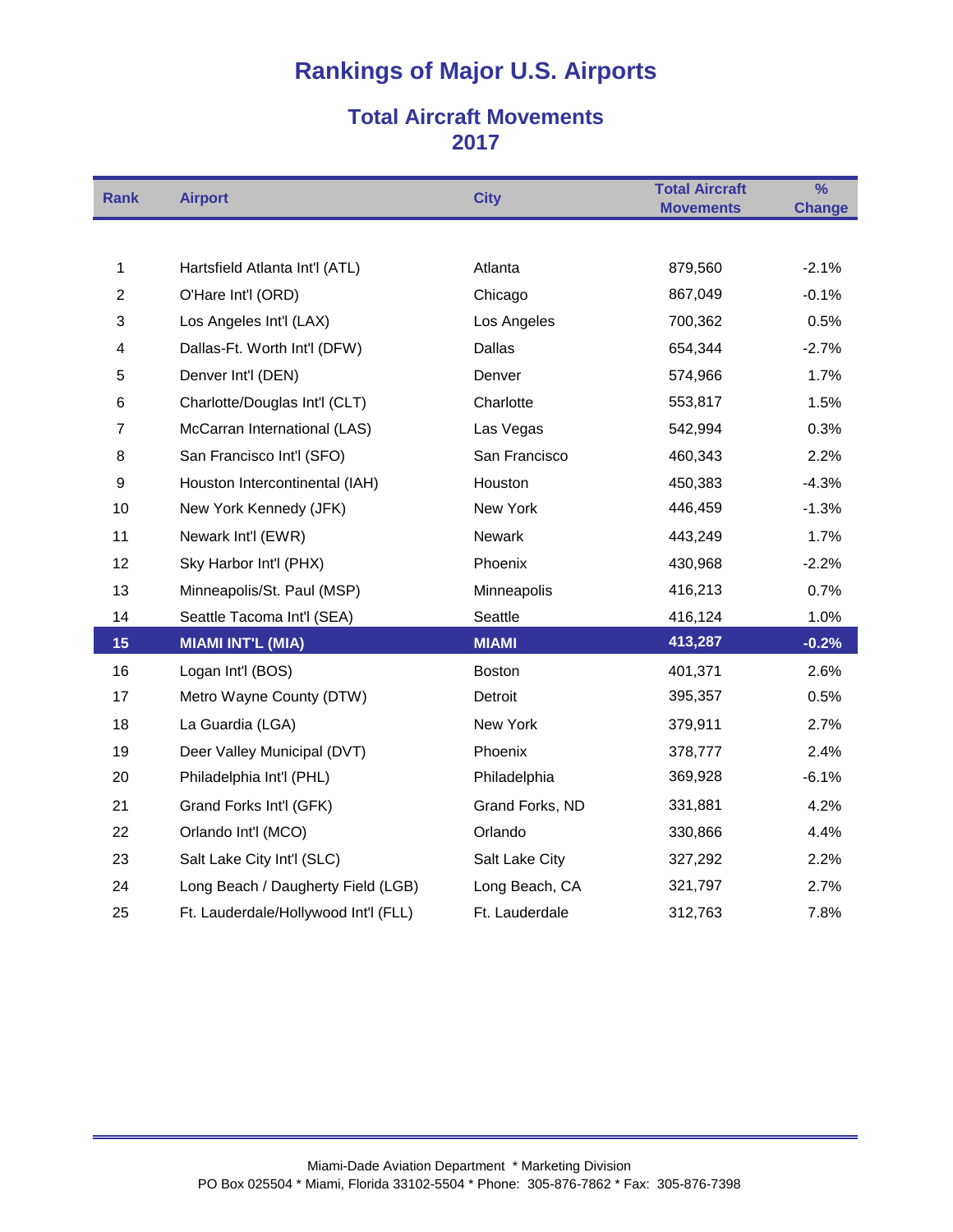### **MIAMI INTERNATIONAL AIRPORT**

### **Executive Summary 2017 Worldwide Airport Rankings**

#### **Number Forty (40) in Total Passengers**

Miami International Airport is the fortieth busiest airport in the world for total passengers. (Atlanta, Beijing, Dubai, Tokyo Haneda, Los Angeles, Chicago O'Hare, London Heathrow, Hong Kong, Shanghai, Paris Charles de Gaulle, Amsterdam, Dallas-Fort Worth, Guangzhou -China, Frankfurt, Istanbul, New Delhi, Jakarta, Singapore, Incheon, Denver, Bangkok, New York Kennedy, Kuala Lumpur, San Francisco, Madrid, Chengdu-China, Las Vegas, Barcelona, Mumbai, Toronto, Seattle, Charlotte, London Gatwick, Shenzhen-China, Taipei, Mexico City, Kunming-China, Orlando, Munich, Miami).

#### **Number Thirty-seven (37) in International Passengers**

MIA is the thirty-seventh busiest airport in the world for international passengers. (Dubai, London Heathrow, Hong Kong, Amsterdam, Paris Charles de Gaulle, Singapore, Incheon, Frankfurt, Bangkok, Taipei, Istanbul, Kuala Lumpur, London Gatwick, Madrid, Doha – Oatar, Munich, Barcelona, Tokyo Narita, New York Kennedy, Toronto, Rome, Dublin, Zurich, Shanghai, Copenhagen, Manchester, Brussels, London Stansted, Los Angeles, Vienna, Abu Dhabi, Lisbon, Moscow, Beijing, Jeddah-Saudi Arabia, Palma de Mallorca, Miami).

#### Number Thirteen (13) in Total Cargo (Freight + Mail)

MIA is the thirteenth busiest airport in the world for total cargo (freight  $+$  mail). (Hong Kong, Memphis/FedEx, Shanghai, Incheon, Dubai, Louisville/UPS, Tokyo Narita, Taipei, Paris Charles de Gaulle, Frankfurt, Singapore, Los Angeles, Miami).

#### ۰ **Number Eleven (11) in International Freight**

Miami International Airport is the eleventh busiest airport in the world for international freight. (Hong Kong, Shanghai, Incheon, Dubai, Tokyo Narita, Taipei, Singapore, Frankfurt, Doha-Oatar, Paris Charles de Gaulle, Miami).

#### **Number Twenty-nine (29) in Operations**

Miami International Airport is the twenty-ninth busiest airport in the world for total aircraft operations. (Atlanta, Chicago O'Hare, Los Angeles, Dallas Fort-Worth, Beijing, Denver, Charlotte, Las Vegas, Amsterdam, Shanghai, Paris Charles de Gaulle, London Heathrow, Frankfurt, Toronto, Guangzhou - China, Istanbul, San Francisco, Tokyo Haneda, Houston, Mexico City, New Delhi, Jakarta, New York Kennedy, Newark, Hong Kong, Phoenix, Minneapolis, Seattle, Miami).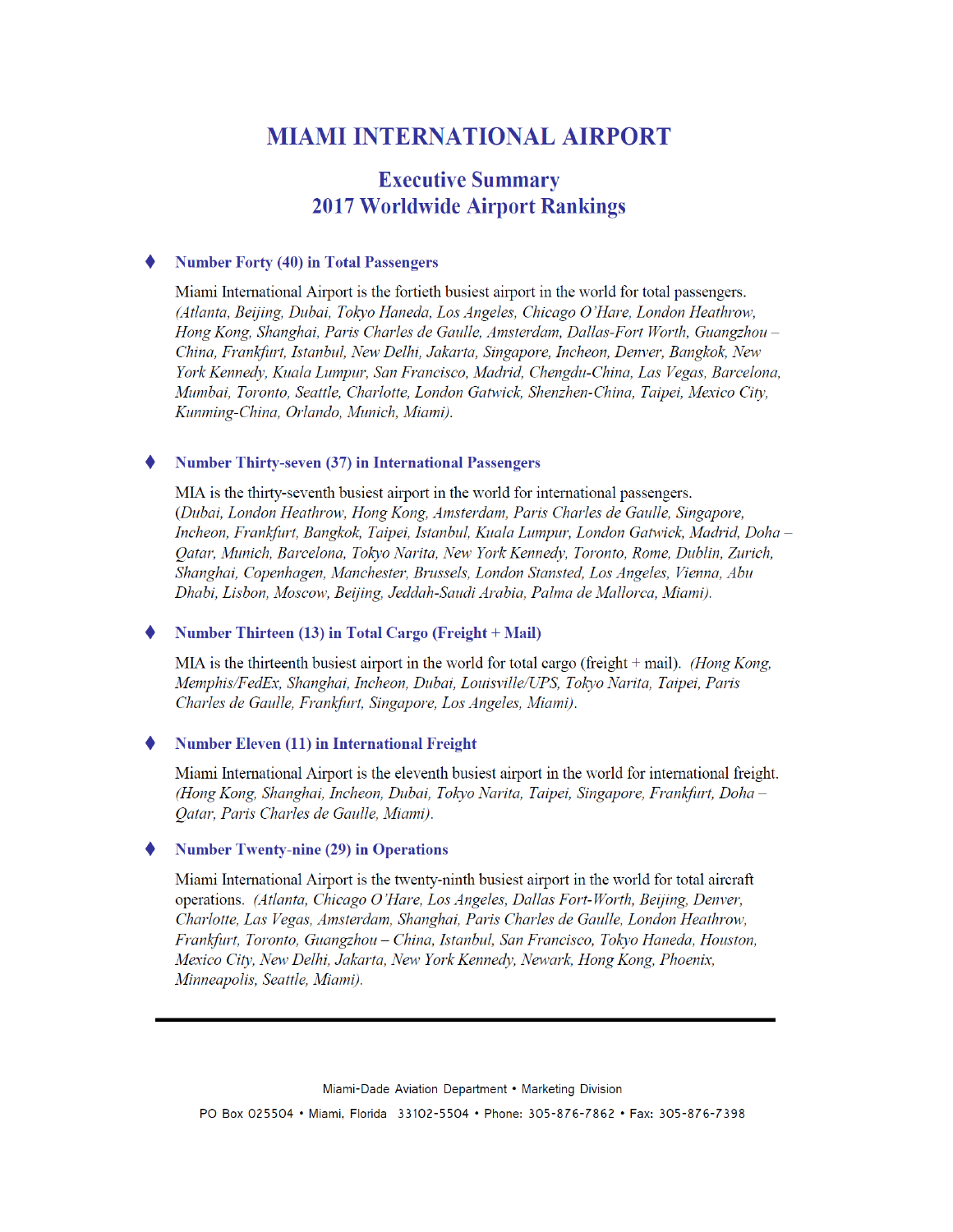#### **Total Passengers**

| <b>Rank</b> | <b>Airport</b>                  | <b>City</b>      | <b>Total</b><br><b>Passengers</b> | $\%$<br><b>Change</b> |
|-------------|---------------------------------|------------------|-----------------------------------|-----------------------|
|             |                                 |                  | (Millions)                        |                       |
| 1           | Hartsfield Atlanta Int'l (ATL)  | Atlanta          | 103.9                             | $-0.3%$               |
| 2           | Beijing Capital Int'l (PEK)     | Beijing          | 95.8                              | 1.5%                  |
| 3           | Dubai Int'l (DXB)               | Dubai            | 88.2                              | 5.5%                  |
| 4           | Tokyo Haneda (HND)              | Tokyo            | 85.4                              | 6.5%                  |
| 5           | Los Angeles Int'l (LAX)         | Los Angeles      | 84.6                              | 4.5%                  |
| 6           | O'Hare Int'l (ORD)              | Chicago          | 79.8                              | 2.4%                  |
| 7           | Heathrow (LHR)                  | London           | 78.0                              | 3.0%                  |
| 8           | Hong Kong Int'l (HKG)           | Hong Kong        | 72.7                              | 3.4%                  |
| 9           | Shanghai Pudong Int'l (PVG)     | Shanghai         | 70.0                              | 6.1%                  |
| 10          | Charles de Gaulle (CDG)         | Paris            | 69.5                              | 5.4%                  |
| 11          | Schiphol (AMS)                  | Amsterdam        | 68.5                              | 7.7%                  |
| 12          | Dallas-Ft. Worth Int'l (DFW)    | Dallas           | 67.1                              | 2.3%                  |
| 13          | Guangzhou Baiyun Int'l (CAN)    | Guangzhou, China | 65.9                              | 10.3%                 |
| 14          | Frankfurt (FRA)                 | Frankfurt        | 64.5                              | 6.1%                  |
| 15          | Ataturk Int'l (IST)             | Istanbul         | 64.1                              | 6.1%                  |
| 16          | Indira Gandhi Int'l (DEL)       | New Delhi        | 63.5                              | 14.1%                 |
| 17          | Soekarno Hatta Int'l (CGK)      | Jakarta          | 63.0                              | 8.3%                  |
| 18          | Changi (SIN)                    | Singapore        | 62.2                              | 6.0%                  |
| 19          | Incheon Int'l (ICN)             | Incheon          | 62.2                              | 7.5%                  |
| 20          | Denver Int'l (DEN)              | Denver           | 61.4                              | 5.3%                  |
| 21          | Bangkok Int'l (BKK)             | Bangkok          | 60.9                              | 8.9%                  |
| 22          | New York Kennedy (JFK)          | New York         | 59.4                              | 0.5%                  |
| 23          | Kuala Lumpur Int'l (KUL)        | Kuala Lumpur     | 58.6                              | 11.2%                 |
| 24          | San Francisco Int'l (SFO)       | San Francisco    | 55.8                              | 5.1%                  |
| 25          | Barajas (MAD)                   | Madrid           | 53.4                              | 5.9%                  |
| 26          | Chengdu Shuangliu Int'l (CTU)   | Chengdu, China   | 49.8                              | 8.2%                  |
| 27          | McCarran International (LAS)    | Las Vegas        | 48.6                              | 2.3%                  |
| 28          | Barcelona (BCN)                 | Barcelona        | 47.3                              | 7.1%                  |
| 29          | Chhatrapati Shivaji Int'l (BOM) | Mumbai           | 47.2                              | 5.7%                  |
| 30          | Lester B. Pearson Int'l (YYZ)   | Toronto          | 47.1                              | 6.3%                  |
| 31          | Seattle Tacoma Int'l (SEA)      | Seattle          | 46.9                              | 2.6%                  |
| 32          | Charlotte/Douglas Int'l (CLT)   | Charlotte        | 45.9                              | 3.4%                  |
| 33          | Gatwick (LGW)                   | London           | 45.6                              | 5.3%                  |
| 34          | Shenzhen Int'l (SZX)            | Shenzhen, China  | 45.6                              | 8.5%                  |
| 35          | Taiwan Taoyuan Int'l (TPE)      | Taipei           | 44.9                              | 6.1%                  |
| 36          | Benito Juárez Int'l (MEX)       | Mexico City      | 44.7                              | 8.0%                  |
| 37          | Kunming Int'l (KMG)             | Kunming, China   | 44.7                              | 6.6%                  |
| 38          | Orlando Int'l (MCO)             | Orlando          | 44.6                              | 6.4%                  |
| 39          | Munich (MUC)                    | Munich           | 44.6                              | 5.5%                  |
| 40          | <b>MIAMI INT'L (MIA)</b>        | <b>MIAMI</b>     | 44.1                              | $-1.2%$               |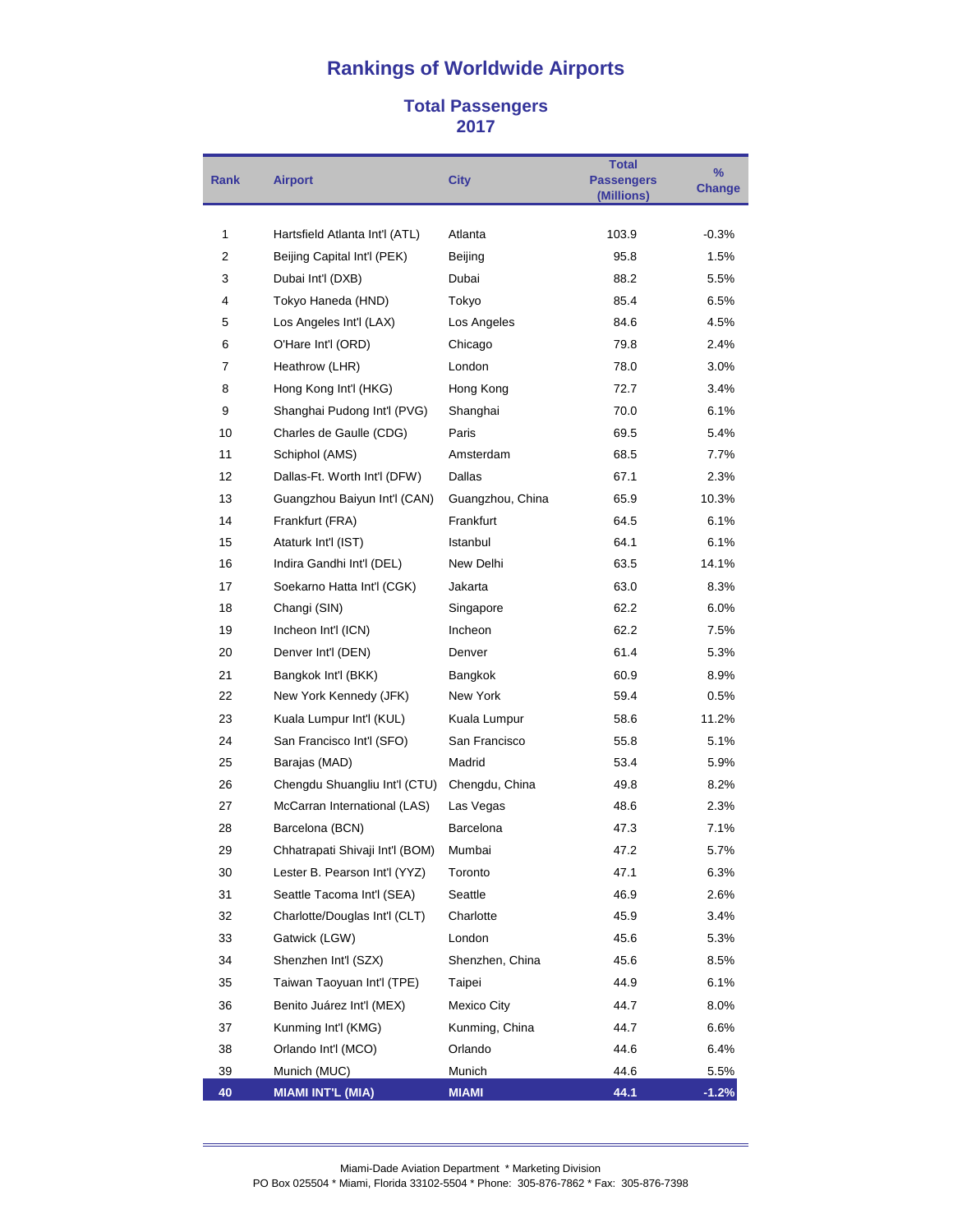#### **International Passengers**

| <b>Rank</b> | <b>Airport</b>                        | <b>City</b>          | <b>International</b><br><b>Passengers</b><br>(Millions) | $\%$<br><b>Change</b> |
|-------------|---------------------------------------|----------------------|---------------------------------------------------------|-----------------------|
|             |                                       |                      |                                                         |                       |
| 1           | Dubai Int'l (DXB)                     | Dubai                | 87.7                                                    | 5.6%                  |
| 2           | Heathrow (LHR)                        | London               | 73.2                                                    | 3.0%                  |
| 3           | Hong Kong Int'l (HKG)                 | Hong Kong            | 72.5                                                    | 3.4%                  |
| 4           | Schiphol (AMS)                        | Amsterdam            | 68.4                                                    | 7.7%                  |
| 5           | Charles de Gaulle (CDG)               | Paris                | 63.7                                                    | 5.5%                  |
| 6           | Changi (SIN)                          | Singapore            | 61.6                                                    | 5.9%                  |
| 7           | Incheon Int'l (ICN)                   | Incheon              | 61.5                                                    | 7.6%                  |
| 8           | Frankfurt (FRA)                       | Frankfurt            | 57.1                                                    | 6.4%                  |
| 9           | Bangkok Int'l (BKK)                   | Bangkok              | 48.8                                                    | 7.8%                  |
| 10          | Taiwan Taoyuan Int'l (TPE)            | Taipei               | 44.5                                                    | 6.2%                  |
| 11          | Ataturk Int'l (IST)                   | Istanbul             | 44.5                                                    | 7.7%                  |
| 12          | Kuala Lumpur Int'l (KUL)              | Kuala Lumpur         | 42.4                                                    | 14.6%                 |
| 13          | Gatwick (LGW)                         | London               | 41.5                                                    | 5.3%                  |
| 14          | Barajas (MAD)                         | Madrid               | 38.5                                                    | 6.7%                  |
| 15          | Doha Int'l (DOH)                      | Doha, Qatar          | 35.3                                                    | $-5.3%$               |
| 16          | Munich (MUC)                          | Munich               | 34.7                                                    | 6.6%                  |
| 17          | Barcelona (BCN)                       | Barcelona            | 34.5                                                    | 6.8%                  |
| 18          | Tokyo Narita (NRT)                    | Tokyo                | 33.1                                                    | 3.4%                  |
| 19          | New York Kennedy (JFK)                | New York             | 32.4                                                    | 2.1%                  |
| 20          | Lester B. Pearson Int'l (YYZ)         | Toronto              | 29.7                                                    | 8.1%                  |
| 21          | Fiumicino (FCO)                       | Rome                 | 29.4                                                    | 1.0%                  |
| 22          | Dublin (DUB)                          | Dublin               | 29.3                                                    | 6.0%                  |
| 23          | Zurich (ZRH)                          | Zurich               | 28.7                                                    | 6.4%                  |
| 24          | Shanghai Pudong Int'l (PVG)           | Shanghai             | 28.4                                                    | 5.4%                  |
| 25          | Copenhagen (CPH)                      | Copenhagen           | 27.1                                                    | $0.7\%$               |
| 26          | Manchester (MAN)                      | Manchester           | 25.4                                                    | 9.0%                  |
| 27          | <b>Brussels National (BRU)</b>        | <b>Brussels</b>      | 24.7                                                    | 13.8%                 |
| 28          | Stansted (STN)                        | London               | 24.2                                                    | 8.5%                  |
| 29          | Los Angeles Int'l (LAX)               | Los Angeles          | 24.2                                                    | 9.2%                  |
| 30          | Vienna Int'l (VIE)                    | Vienna               | 23.7                                                    | 4.4%                  |
| 31          | Abu Dhabi Int'l (AUH)                 | Abu Dhabi            | 23.3                                                    | $-3.8%$               |
| 32          | Lisbon Airport (LIS)                  | Lisbon               | 23.1                                                    | 19.5%                 |
| 33          | Sheremetyevo Int'l (SV)               | Moscow               | 22.1                                                    | 17.3%                 |
| 34          | Beijing Capital Int'l (PEK)           | Beijing              | 21.7                                                    | 5.3%                  |
| 35          | King Abulaziz Int'l (JED)             | Jeddah, Saudi Arabia | 21.7                                                    | 6.9%                  |
| 36          | Aeropuerto de Palma de Mallorca (PMI) | Palma de Mallorca    | 21.6                                                    | 5.6%                  |
| 37          | <b>MIAMI INT'L (MIA)</b>              | <b>MIAMI</b>         | 21.5                                                    | 0.4%                  |

Miami-Dade Aviation Department \* Marketing Division

PO Box 025504 \* Miami, Florida 33102-5504 \* Phone: 305-876-7862 \* Fax: 305-876-7398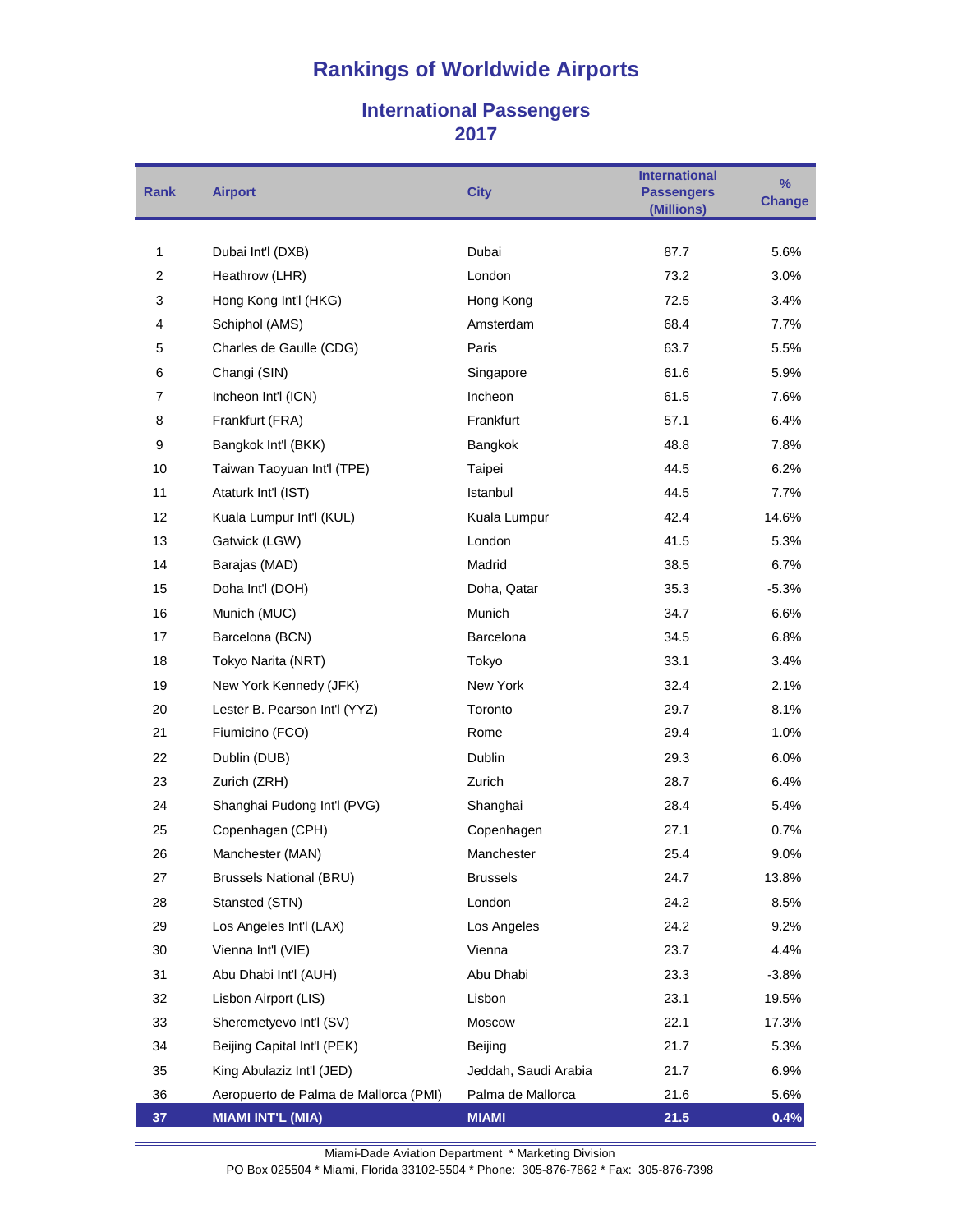## **Total Cargo (Freight + Mail)**

| Rank           | <b>Airport</b>               | <b>City</b>            | <b>Total Cargo</b><br>(Millions of<br><b>U.S. Tons)</b> | $\frac{9}{6}$<br><b>Change</b> |
|----------------|------------------------------|------------------------|---------------------------------------------------------|--------------------------------|
|                |                              |                        |                                                         |                                |
| 1              | Hong Kong Int'l (HKG)        | Hong Kong              | 5.57                                                    | 9.4%                           |
| $\overline{2}$ | Memphis Int'l/FedEx (MEM)    | Memphis                | 4.78                                                    | 0.3%                           |
| 3              | Shanghai Pudong Int'l (PVG)  | Shanghai               | 4.22                                                    | 11.2%                          |
| 4              | Incheon Int'l (ICN)          | Incheon                | 3.22                                                    | 7.6%                           |
| 5              | Dubai Int'l (DXB)            | Dubai                  | 2.93                                                    | 2.4%                           |
| 6              | Louisville Int'l/UPS (SDF)   | Louisville             | 2.87                                                    | 6.8%                           |
| 7              | Tokyo Narita (NRT)           | Tokyo                  | 2.58                                                    | 7.9%                           |
| 8              | Taiwan Taoyuan Int'l (TPE)   | Taipei                 | 2.50                                                    | 8.2%                           |
| 9              | Charles de Gaulle (CDG)      | Paris                  | 2.42                                                    | 2.8%                           |
| 10             | Frankfurt (FRA)              | Frankfurt              | 2.42                                                    | 3.8%                           |
| 11             | Changi (SIN)                 | Singapore              | 2.39                                                    | 7.9%                           |
| 12             | Los Angeles Int'l (LAX)      | Los Angeles            | 2.38                                                    | 8.1%                           |
| 13             | <b>MIAMI INT'L (MIA)</b>     | <b>MIAMI</b>           | 2.28                                                    | 2.9%                           |
| 14             | Beijing Capital Int'l (PEK)  | Beijing                | 2.24                                                    | 4.5%                           |
| 15             | Doha Int'l (DOH)             | Doha, Qatar            | 2.23                                                    | 15.0%                          |
| 16             | Heathrow (LHR)               | London                 | 1.98                                                    | 9.4%                           |
| 17             | Guangzhou Baiyun Int'l (CAN) | Guangzhou, China       | 1.96                                                    | 7.8%                           |
| 18             | Schiphol (AMS)               | Amsterdam              | 1.96                                                    | 4.9%                           |
| 19             | O'Hare Int'l (ORD)           | Chicago                | 1.90                                                    | 12.6%                          |
| 20             | Bangkok Int'l (BKK)          | Bangkok                | 1.59                                                    | 10.2%                          |
| 21             | Tokyo Haneda (HND)           | Tokyo                  | 1.51                                                    | 10.6%                          |
| 22             | New York Kennedy (JFK)       | New York               | 1.49                                                    | 5.6%                           |
| 23             | Ataturk Int'l (IST)          | Istanbul               | 1.28                                                    | 22.7%                          |
| 24             | Shenzhen Int'l (SZX)         | Shenzhen, China        | 1.28                                                    | 2.9%                           |
| 25             | Leipzig/Halle (LEJ)          | Leipzig/Halle, Germany | 1.25                                                    | 8.0%                           |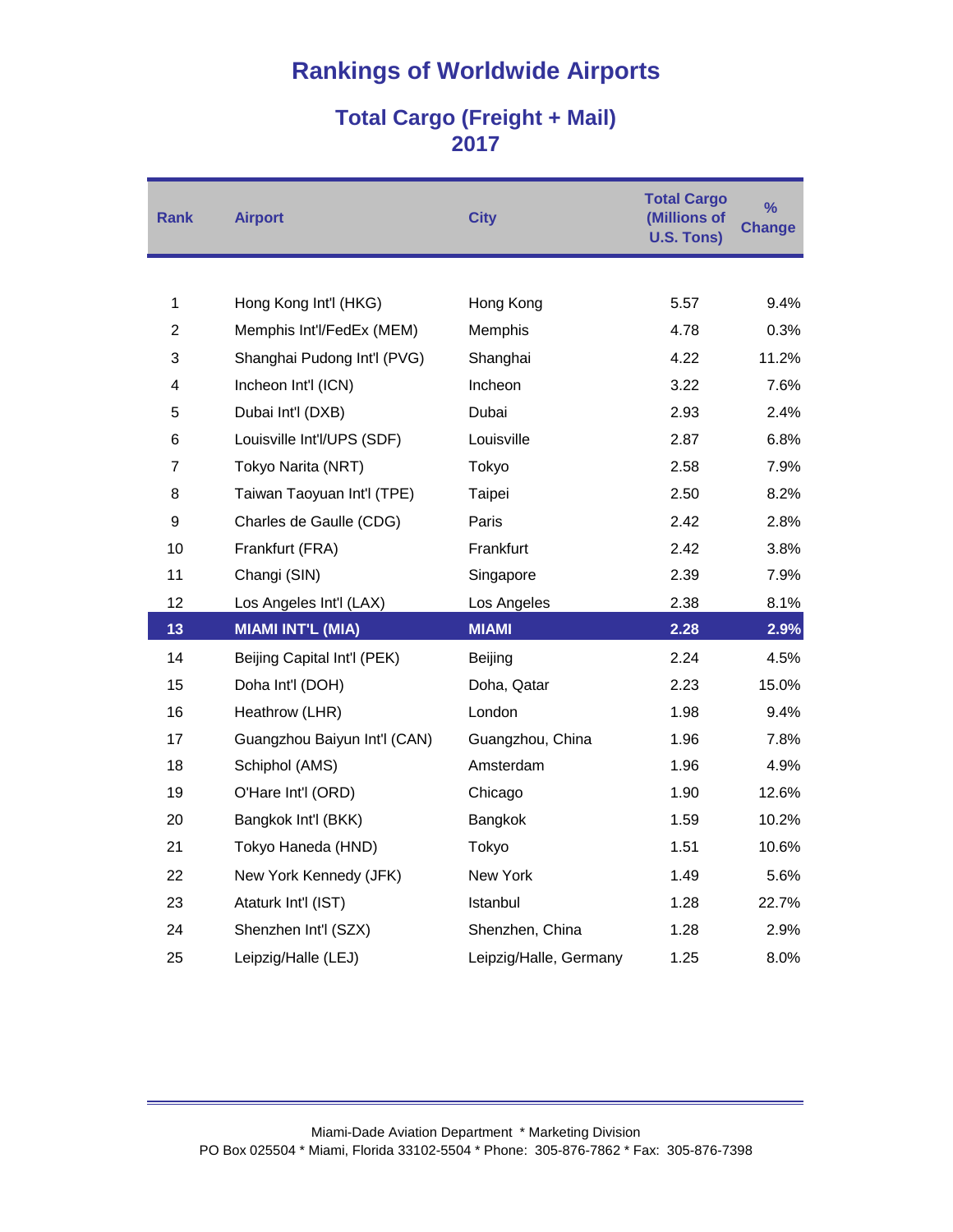### **International Freight**

| <b>Rank</b>    | <b>Airport</b>               | <b>City</b>            | <b>International Freight</b><br>(Millions of U.S. Tons) | $\frac{9}{6}$<br><b>Change</b> |
|----------------|------------------------------|------------------------|---------------------------------------------------------|--------------------------------|
|                |                              |                        |                                                         |                                |
| 1              | Hong Kong Int'l (HKG)        | Hong Kong              | 5.44                                                    | 9.2%                           |
| $\overline{c}$ | Shanghai Pudong Int'l (PVG)  | Shanghai               | 3.20                                                    | 15.2%                          |
| 3              | Incheon Int'l (ICN)          | Incheon                | 3.12                                                    | 8.6%                           |
| 4              | Dubai Int'l (DXB)            | Dubai                  | 2.93                                                    | 2.4%                           |
| 5              | Tokyo Narita (NRT)           | Tokyo                  | 2.49                                                    | 8.6%                           |
| 6              | Taiwan Taoyuan Int'l (TPE)   | Taipei                 | 2.48                                                    | 8.3%                           |
| 7              | Changi (SIN)                 | Singapore              | 2.34                                                    | 7.9%                           |
| 8              | Frankfurt (FRA)              | Frankfurt              | 2.28                                                    | 4.0%                           |
| 9              | Doha Int'l (DOH)             | Doha, Qatar            | 2.20                                                    | 14.5%                          |
| 10             | Charles de Gaulle (CDG)      | Paris                  | 2.17                                                    | 2.7%                           |
| 11             | <b>MIAMI INT'L (MIA)</b>     | <b>MIAMI</b>           | 1.93                                                    | 2.2%                           |
| 12             | Schiphol (AMS)               | Amsterdam              | 1.93                                                    | 5.4%                           |
| 13             | Heathrow (LHR)               | London                 | 1.87                                                    | 10.2%                          |
| 14             | Bangkok Int'l (BKK)          | Bangkok                | 1.54                                                    | 10.6%                          |
| 15             | Los Angeles Int'l (LAX)      | Los Angeles            | 1.43                                                    | 10.5%                          |
| 16             | O'Hare Int'l (ORD)           | Chicago                | 1.35                                                    | 12.2%                          |
| 17             | Ataturk Int'l (IST)          | Istanbul               | 1.21                                                    | 24.3%                          |
| 18             | Leipzig/Halle (LEJ)          | Leipzig/Halle, Germany | 1.15                                                    | 7.7%                           |
| 19             | New York Kennedy (JFK)       | New York               | 1.15                                                    | 7.4%                           |
| 20             | Dubai World Central (DWC)    | Dubai                  | 1.07                                                    | 8.2%                           |
| 21             | Guangzhou Baiyun Int'l (CAN) | Guangzhou, China       | 1.05                                                    | 14.0%                          |
| 22             | Beijing Capital Int'l (PEK)  | Beijing                | 1.02                                                    | 15.1%                          |
| 23             | Luxembourg (LUX)             | Luxembourg             | 0.99                                                    | 12.1%                          |
| 24             | Kansai Int'l (KIX)           | Osaka                  | 0.90                                                    | 14.8%                          |
| 25             | Cologne Bonn (CGN)           | Cologne                | 0.88                                                    | 6.6%                           |